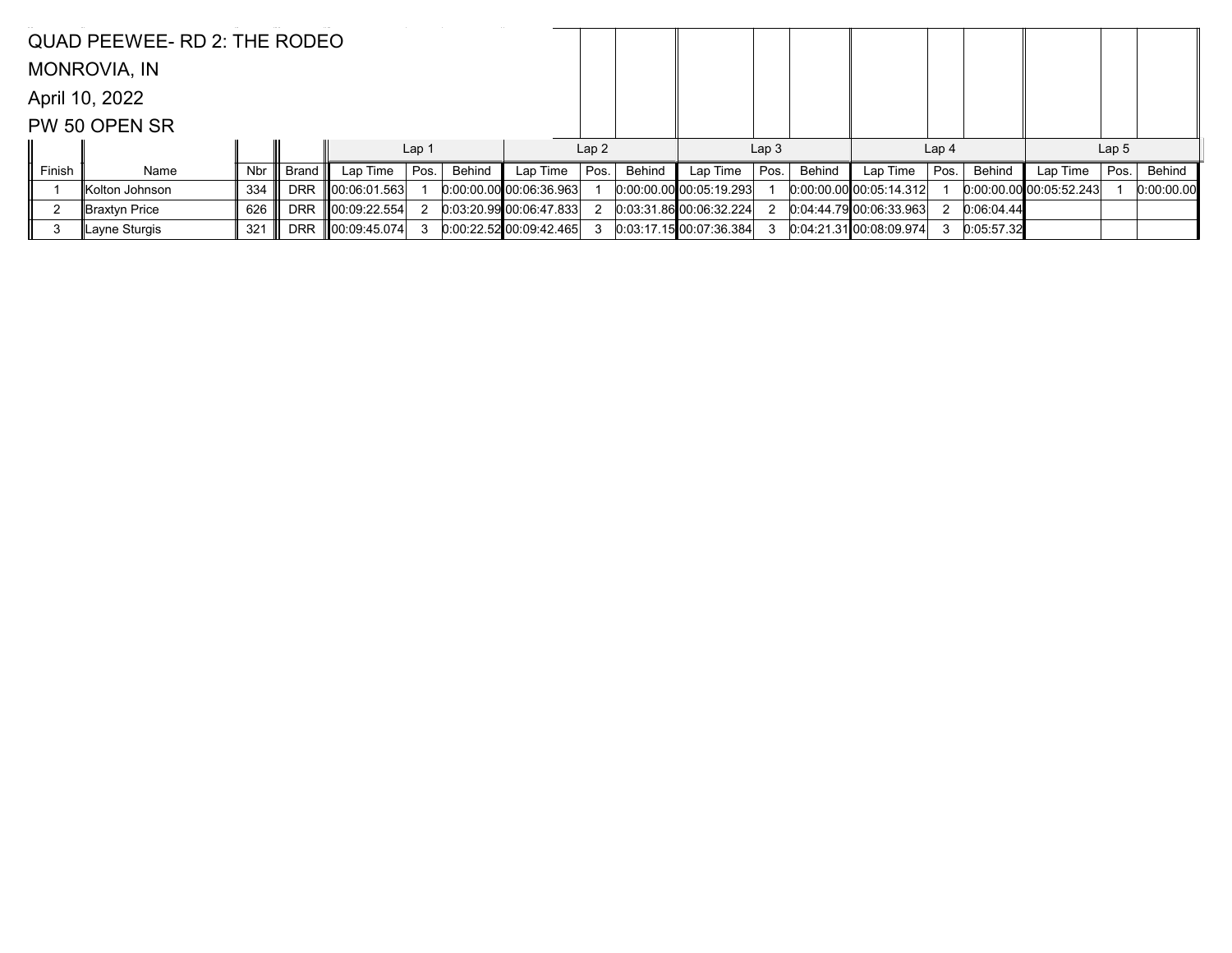|                   | QUAD PEEWEE- RD 2: THE RODEO |     |            |                      |                  |        |                           |      |               |                             |      |            |                         |                  |            |                                 |      |            |  |
|-------------------|------------------------------|-----|------------|----------------------|------------------|--------|---------------------------|------|---------------|-----------------------------|------|------------|-------------------------|------------------|------------|---------------------------------|------|------------|--|
|                   | <b>MONROVIA, IN</b>          |     |            |                      |                  |        |                           |      |               |                             |      |            |                         |                  |            |                                 |      |            |  |
|                   | April 10, 2022               |     |            |                      |                  |        |                           |      |               |                             |      |            |                         |                  |            |                                 |      |            |  |
| PW 50 JR 2-STROKE |                              |     |            |                      |                  |        |                           |      |               |                             |      |            |                         |                  |            |                                 |      |            |  |
|                   |                              |     |            |                      | Lap <sub>1</sub> |        |                           | Lap2 |               | Lap <sub>3</sub>            |      |            |                         | Lap <sub>4</sub> |            | Lap <sub>5</sub>                |      |            |  |
| Finish            | Name                         | Nbr | Brand      | Lap Time $\parallel$ | Pos.             | Behind | Lap Time                  | Pos. | <b>Behind</b> | Lap Time                    | Pos. | Behind     | Lap Time                | Pos.             | Behind     | Lap Time                        | Pos. | Behind     |  |
|                   | Ethan Beasley                | 251 | <b>DRR</b> | 00:07:37.453         |                  |        | $0:00:00.00$ 00:05:31.463 |      |               | $[0.00.00.00]$ 00:06:33.004 |      |            | 0:00:26.0400:05:03.572  |                  |            | $[0:00:02.19]$ $[00:04:51.542]$ |      | 0:00:00.00 |  |
|                   | ∥Grady Miller                | 919 | <b>DRR</b> | 00:07:40.004         |                  |        | 0.00.02.55000.05.42.812   |      |               | $0:00:13.90$ 00:05:53.064   |      |            | 0:00:00.00 00:05:27.422 |                  |            | $[0.00.00.00]$ 00:05:13.343     |      | 0:00:19.61 |  |
| 3                 | ∥Waylen Bishop               | 616 | <b>DRR</b> | 00:13:26.356         |                  |        | 0.02:42.62 00:06:19.233   |      |               | 0.00.45.7900.0635.494       |      |            | 0.06.39.1600.05.40.162  | 3                | 0:07:15.75 |                                 |      |            |  |
|                   | Ryder Deckard                | 250 | <b>OTH</b> | $\ 00:10:43.735\ $   |                  |        | 0.03.03.7300.08.16.064    |      |               | 0.05.36.98 00.10.13.485     |      | 0:02:52.20 |                         |                  |            |                                 |      |            |  |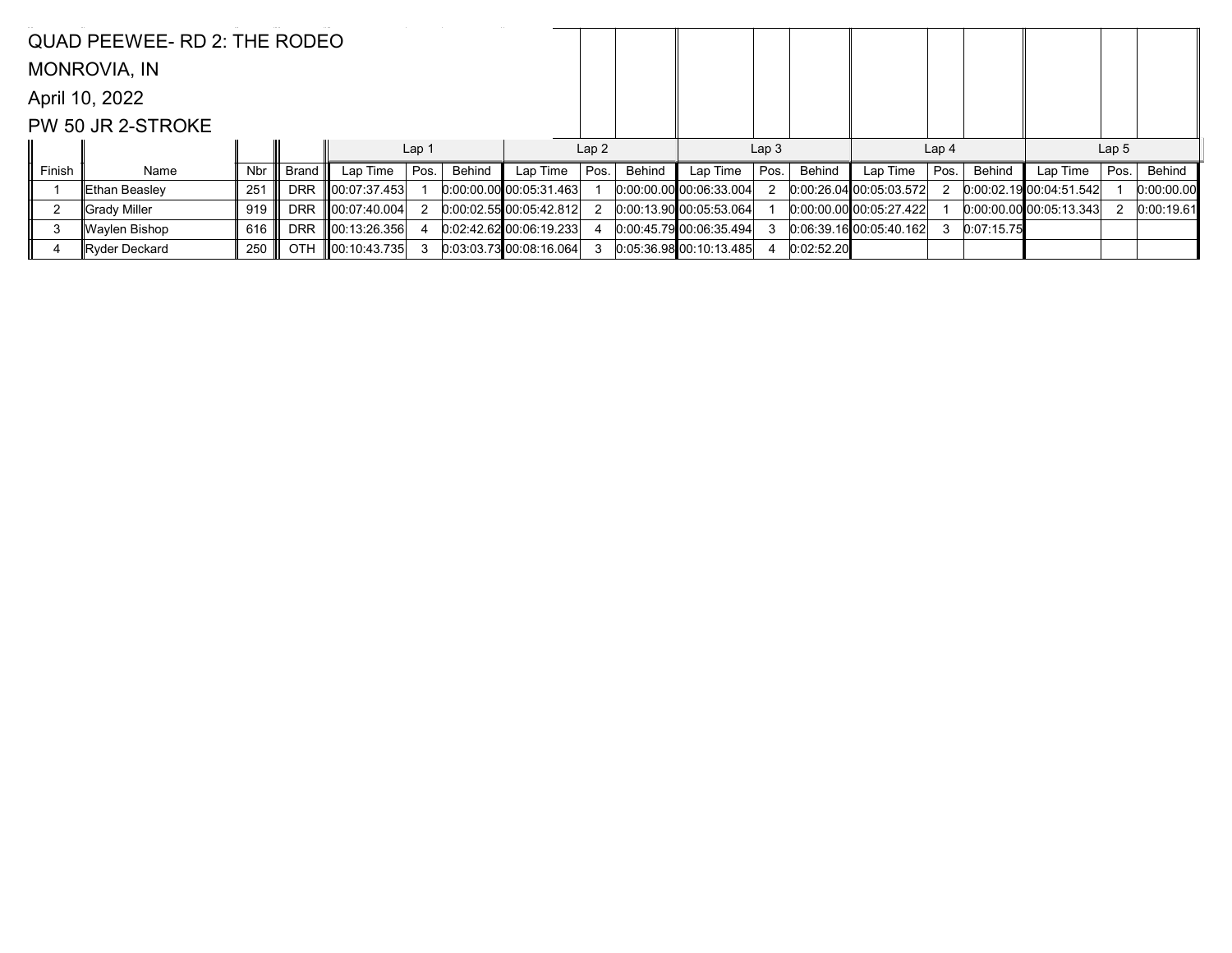|        | QUAD PEEWEE- RD 2: THE RODEO |            |              |                    |      |        |                           |      |            |                           |      |            |                           |                  |            |                  |      |        |
|--------|------------------------------|------------|--------------|--------------------|------|--------|---------------------------|------|------------|---------------------------|------|------------|---------------------------|------------------|------------|------------------|------|--------|
|        | MONROVIA, IN                 |            |              |                    |      |        |                           |      |            |                           |      |            |                           |                  |            |                  |      |        |
|        | April 10, 2022               |            |              |                    |      |        |                           |      |            |                           |      |            |                           |                  |            |                  |      |        |
|        | PW 50 JR 4-STROKE            |            |              |                    |      |        |                           |      |            |                           |      |            |                           |                  |            |                  |      |        |
|        |                              |            |              | Lap 1              |      |        | Lap2                      |      |            | Lap <sub>3</sub>          |      |            |                           | Lap <sub>4</sub> |            | Lap <sub>5</sub> |      |        |
| Finish | Name                         | <b>Nbr</b> | <b>Brand</b> | Lap Time           | Pos. | Behind | Lap Time                  | Pos. | Behind     | Lap Time                  | Pos. | Behind     | Lap Time                  | Pos.             | Behind     | Lap Time         | Pos. | Behind |
|        | ∥Adam Beach                  | 783        | <b>KAW</b>   | 00:12:31.456       |      |        | 0.00:15.30 00:08:05.644   | 3    |            | $0.00:13.47$ 00:06:43.743 |      |            | $0:00.00.00$ 00:07:04.284 |                  | 0:00:00.00 |                  |      |        |
|        | ⊪Reed Mullinix               | 39         | YAM          | 00:12:16.156       |      |        | 0.00:08.33 00:08:07.474   | 2    |            | 0.00.02.3700.0735.854     |      |            | $0:00:38.64$ 00:07:15.093 |                  | 0:00:49.45 |                  |      |        |
| 3      | Avery Nodley                 | 29         | <b>YAM</b>   | 00:12:07.826       |      |        | $0:00:00.00$ 00:08:13.434 |      |            | 0.00.00.00000:07:53.864   |      |            | 0:00:15.6400:08:11.524    | 3                | 0:01:12.07 |                  |      |        |
| 4      | ∥Russell Ferris              | 913        | <b>HON</b>   | $\ 00:12:47.636\ $ |      |        | 0.00:16.1800:08.03.744    |      |            | 0.0014.28000.0800.284     |      | 0:00:36.54 |                           |                  |            |                  |      |        |
| 5      | Reid Aldridge                | 505        | <b>YAM</b>   | 00:13:56.217       | 6    |        | 0.00:09.40 00:10:07.155   | 5    |            | 0.03:11.99 00:12:15.866   |      | 0:07:27.57 |                           |                  |            |                  |      |        |
| 6      | ∥Kristofer May               | 118        | <b>POL</b>   | 00:13:46.817       |      |        | 0.00:59.18:00:14:36.047   | 6    | 0:04:19.49 |                           |      |            |                           |                  |            |                  |      |        |